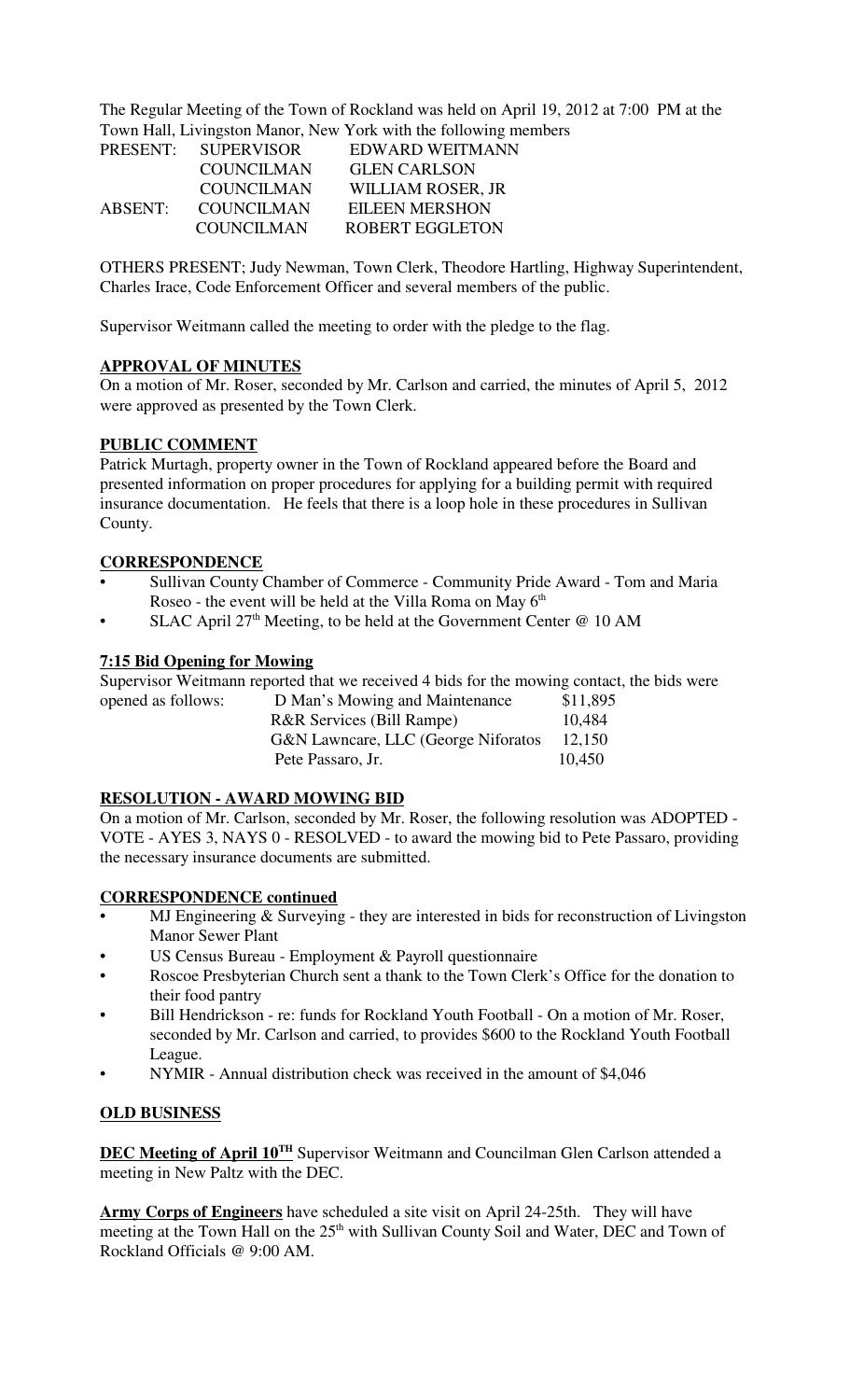# *REGULAR MEETING, TOWN OF ROCKLAND, APRIL 19, 2012*

**Tennanah Lake Road Property Clean Up** Supervisor Weitmann reported that the property owners have not made much progress on the clean up of the burned trailer. He advised that the Town will proceed with cleaning up said property and have charges placed on their next Town and County tax bill.

## **NEW BUSINESS**

**Roscoe-Rockland Car (taxi) Service** will be starting their services on May 1<sup>st</sup>. The owner of the Company will attend the next Board meeting to provide the Board with information on his services.

**Sullivan County Sustainable Power- Dick Reisling** - contacted Supervisor Weitmann and advised him they have funds available for new construction of a energy efficient building. They discussed the idea of a new highway barn for use of said funds.

**Water/Sewer Log** was presented.

## **RESOLUTION - TO INSTALL STOP SIGNS**

On a motion of Mr. Carlson, seconded by Mr. Roser, the following resolution was ADOPTED - VOTE - AYES 3, NAYS 0 - RESOLVED, that it is hereby ordered pursuant to Section 1660 of the Vehicle and Traffic Law of the State of New York that the following intersections of:

1) Burnt Hill Road (Town Road #35), Lincoln Farm Road (Town Road #80) and Amber Lake Road (Town Road #34)

2) Arts Boulevard (Town Road #58) and School Street (Town Road #37)

3) Terwilliger Road (Town Road #50) and Brown Settlement Road (Town Road #46)

Are Designated as stop intersections, and be it further RESOLVED, that it is hereby further ordered that the Superintendent of Highways install stop signs at the entrance to such intersections as listed above.

**Supervisors Monthly report** was presented. Motion by Mr. Carlson, seconded by Mr. Roser, to accept the Supervisor's monthly report. 3 AYES - Carried

**Historian - Joyce Conroy** appeared before the Board she made a presentation and provided a short essay about a small solitary grave marker.

**Crossing Guard** - There were no objections from the Board to hire Christine Carlson as crossing guard. Elizabeth Dibartolo has resigned said postion, but will assist Christine for a few days.

## **DEPARTMENT HEADS**

**Ted Hartling, Highway Superintendent** reported that his department has finished up the Pelnor Hollow reconstruction. They are going to hydro seed the banks next week.

Ted advised that the state will be picking up 12% of the cost of the FEMA work. He also reported that he has a 2002 dodge truck and bull dozer that must be established excess equipment and then they will be put on an online auction site for sale. There were no objections from the Board.

**Charles Irace, Code Enforcement Officer** reported that he issued 11 permits, he attended code school @ the Monticello Fire House and he has to go in front of the judge for a criminal summons for a motor vehicle violation.

Charlie presented a proposed law entitled Agent for Service of Process. He advised that it was